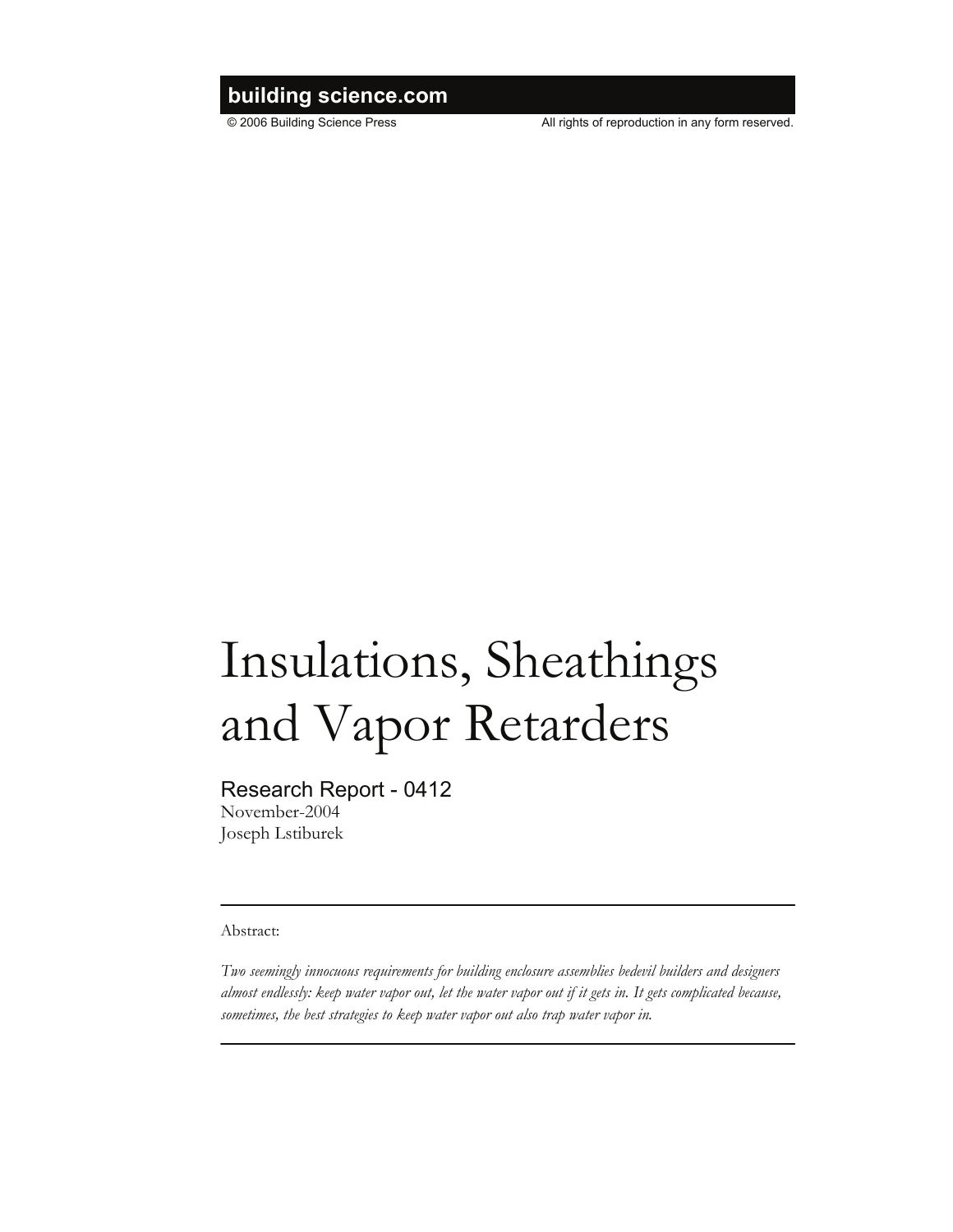# Insulations, Sheathings and Vapor Retarders

Two seemingly innocuous requirements for building enclosure assemblies bedevil builders and designers almost endlessly:

- keep water vapor out
- let the water vapor out if it gets in

It gets complicated because, sometimes, the best strategies to keep water vapor out also trap water vapor in. This can be a real problem if the assemblies start out wet because of rain or the use of wet materials (wet framing, concrete, masonry or damp spray cellulose, fiberglass or rock wool cavity insulation).

It gets even more complicated because of climate. In general, water vapor moves from the warm side of building assemblies to the cold side of building assemblies. This means we need different strategies for different climates. We also have to take into account differences between summer and winter.

The good news is that water vapor moves only two ways - vapor diffusion and air transport. If we understand the two ways, and know where we are (climate zone) we can solve the problem.

The bad news is that techniques that are effective at controlling vapor diffusion can be ineffective at controlling air transported moisture, and vice versa.

Building assemblies, regardless of climate zone, need to control the migration of moisture as a result of both vapor diffusion and air transport. Techniques that are effective in controlling vapor diffusion can be very different from those that control air transported moisture.

#### Vapor Diffusion and Air Transport of Vapor

Vapor diffusion is the movement of moisture in the vapor state through a material as a result of a vapor pressure difference (concentration gradient) or a temperature difference (thermal gradient). It is often con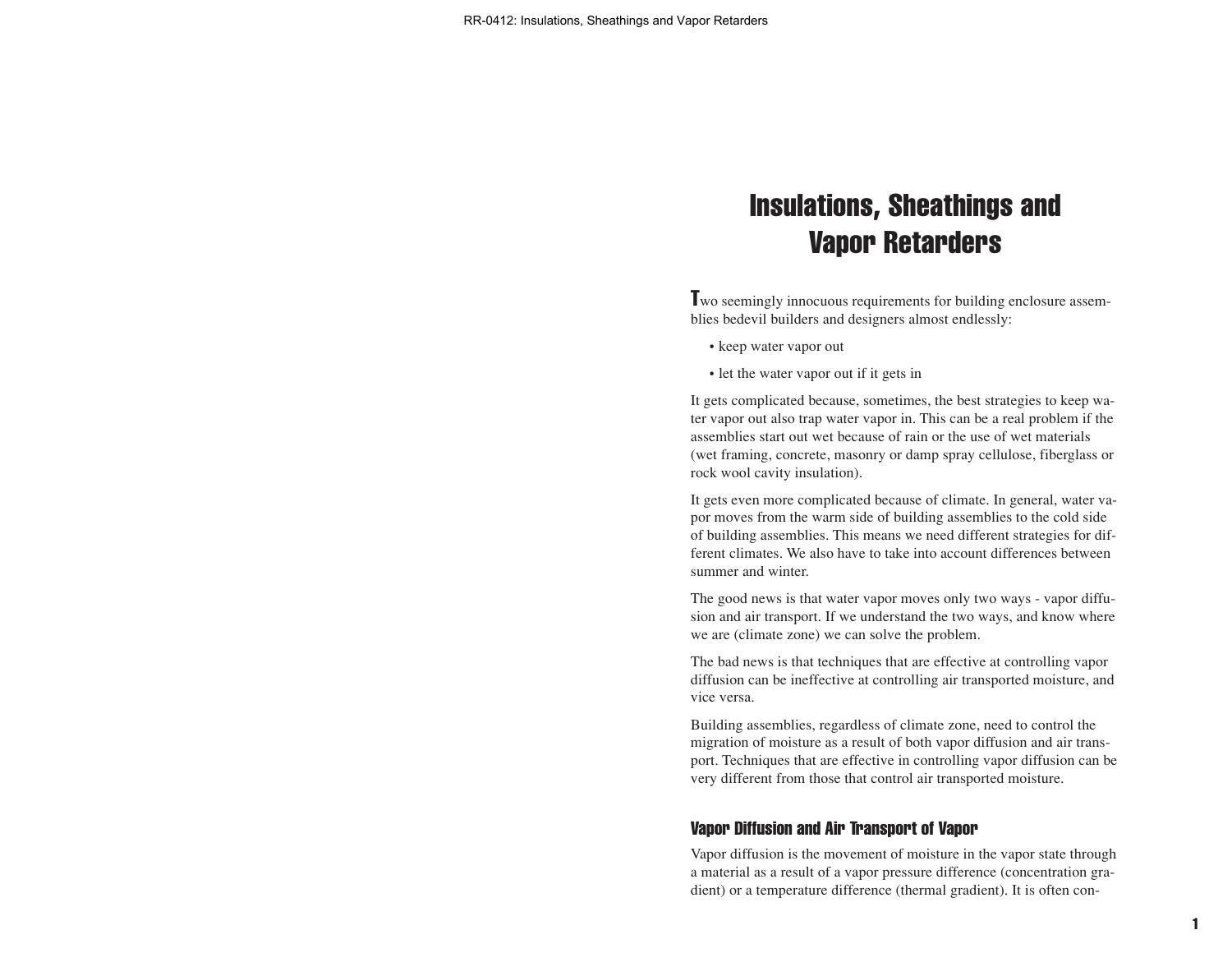fused with the movement of moisture in the vapor state into building assemblies as a result of air movement. Vapor diffusion moves moisture from an area of higher vapor pressure to an area of lower vapor pressure as well as from the warm side of an assembly to the cold side. Air transport of moisture will move moisture from an area of higher air pressure to an area of lower air pressure if moisture is contained in the moving air (Figure 1).

Vapor pressure is directly related to the concentration of moisture at a specific location. It also refers to the density of water molecules in air. For example, a cubic foot of air containing 2 trillion molecules of water in the vapor state has a higher vapor pressure (or higher water vapor density) than a cubic foot of air containing 1 trillion molecules of water in the vapor state. Moisture will migrate by diffusion from where there is more moisture to where there is less. Hence, moisture in the vapor state migrates by diffusion from areas of higher vapor pressure to areas of lower vapor pressure.

Moisture in the vapor state also moves from the warm side of an assembly to the cold side of an assembly. This type of moisture transport is called thermally driven diffusion.

The second law of thermodynamics governs the exchange of energy and can be used to explain the concept of both vapor pressure driven diffusion and thermally driven diffusion. The movement of moisture from an area of higher vapor pressure to an area of lower vapor pressure as well as from the warm side of an assembly to the cold side of an assembly is a minimization of available "system" energy (or an increase in entropy).

When temperature differences become large, water vapor can condense on cold surfaces. When condensation occurs, water vapor is removed from the air and converted to liquid moisture on the surface resulting in a reduction in water vapor density in the air near the cold surface (i.e. a lower vapor pressure). These cold surfaces now act as "dehumidifiers" pulling more moisture towards them.

Vapor diffusion and air transport of water vapor act independently of one another. Vapor diffusion will transport moisture through materials and assemblies in the absence of an air pressure difference if a vapor pressure or temperature difference exists. Furthermore, vapor diffusion will transport moisture in the opposite direction of small air pressure differences, if an opposing vapor pressure or temperature difference exists. For example, in a hot-humid climate, the exterior is typically at a high vapor pressure and high temperature during the summer. In addition, it is common for an interior air conditioned space to be maintained at a cool temperature and at a low vapor pressure through the dehumidification characteristics of the air conditioning system. This causes vapor diffusion to move water vapor from the exterior towards the interior. This will occur even if the interior conditioned space is maintained at a higher air pressure (a pressurized enclosure) relative to the exterior (Figure 2).

#### Vapor Retarders

The function of a vapor retarder is to control the entry of water vapor into building assemblies by the mechanism of vapor diffusion. The vapor retarder may be required to control the diffusion entry of water vapor into building assemblies from the interior of a building, from the exterior of a building or from both the interior and exterior.

Vapor retarders should not be confused with air barriers whose function is to control the movement of air through building assemblies. In some instances, air barrier systems may also have specific material properties which also allow them to perform as vapor retarders. For example, a rubber membrane on the exterior of a masonry wall installed in a continuous manner is a very effective air barrier. The physical properties of rubber also give it the characteristics of a vapor retarder; in fact, it can be considered a vapor "barrier." Similarly, a continuous, sealed polyethylene ground cover installed in an unvented, conditioned crawlspace acts as both an air barrier and a vapor retarder; and, in this case, it is also a vapor "barrier." The opposite situation is also common. For example, a building paper or a housewrap installed in a continuous manner can be a very effective air barrier. However, the physical properties of most building papers and housewraps (they are vapor permeable - they "breathe") do not allow them to act as effective vapor retarders.

#### Water Vapor Permeability

The key physical property which distinguishes vapor retarders from other materials, is permeability to water vapor. Materials which retard water vapor flow are said to be impermeable. Materials which allow water vapor to pass through them are said to be permeable. However, there are degrees of impermeability and permeability and the classification of materials typically is quite arbitrary. Furthermore, under changing conditions, some materials that initially are "impermeable," can become "permeable." Hygroscopic materials change their permeability characteristics as relative humidity increases. For example, plywood sheathing under typical conditions is relatively impermeable. However, once plywood becomes wet, it can become relatively permeable. As a result we tend to refer to plywood as a vapor semi-permeable material.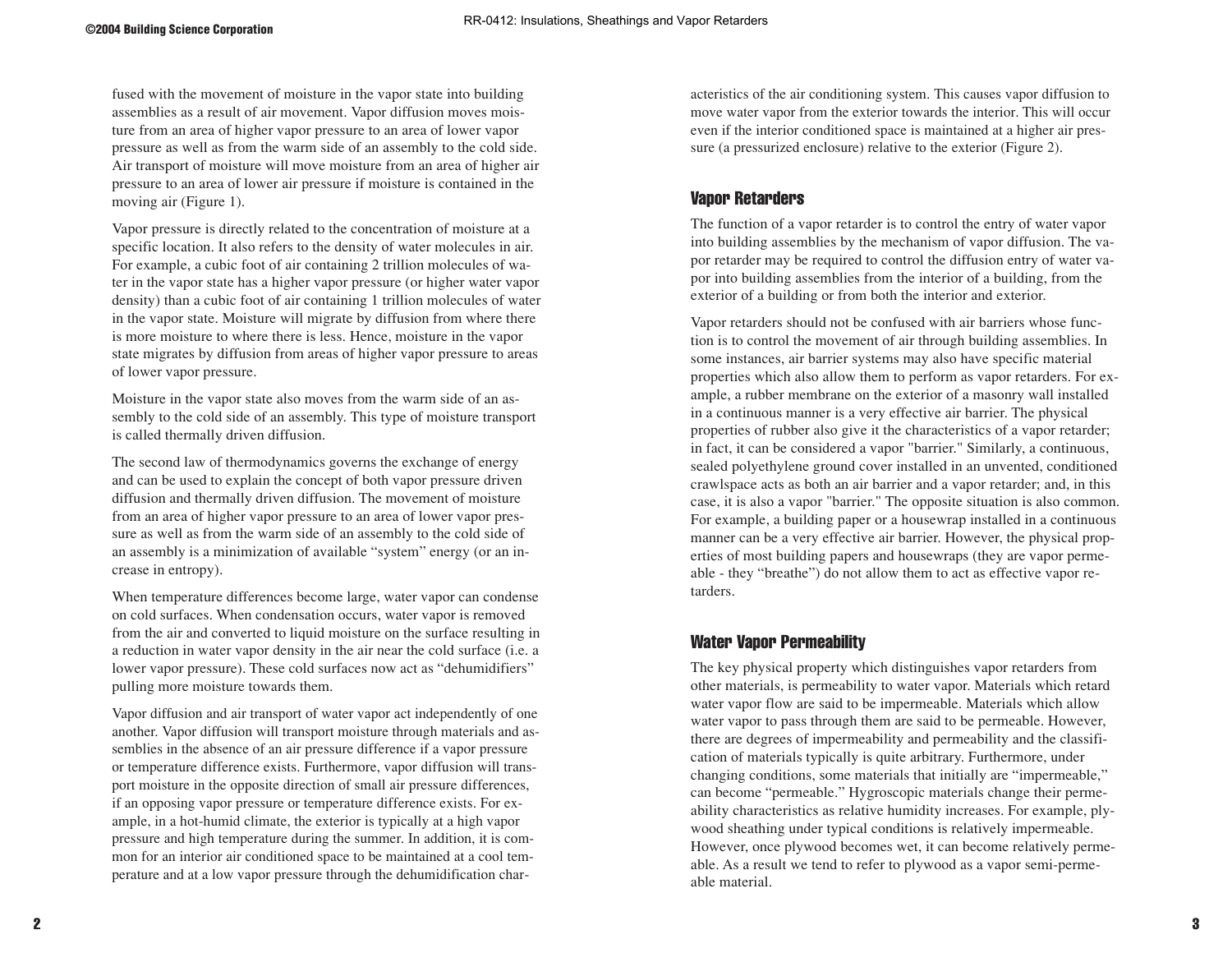Non-hygroscopic materials such as polyethylene or plastic housewraps do not change their permeability as a function of relative humidity.

The unit of measurement typically used in characterizing permeability is a "perm." Many building codes define a vapor retarder as a material that has a permeability of one perm or less as tested under dry cup test method.

Materials are typically tested in two ways to determine permeability: dry cup testing and wet cup testing. Some confusion occurs when considering the difference between wet cup perm ratings and dry cup perm ratings. A wet cup test is conducted with 50 percent relative humidity maintained on one side of the test sample and 100 percent relative humidity maintained on the other side of the test sample. A dry cup test is conducted with 0 percent relative humidity maintained on one side of the test sample and 50 percent relative humidity maintained on the other side of the test sample.

Different values are typical between the two tests for materials that absorb and adsorb water — materials that are hygroscopic. As the quantity of adsorbed water on the surface of hygroscopic materials increases, the vapor permeability of the materials also increases. In other words, for hygroscopic materials, the vapor permeability goes up as the relative humidity goes up.

In general, for hygroscopic materials, the wet cup test provides perm ratings many times the dry cup test values. For non-hygroscopic materials, materials that are hydrophobic, there is typically no difference between wet cup and dry cup test results. For plywood, a hygroscopic material, a dry cup permeability of 0.5 perms is common. However, as the plywood gets wet, it "breathes" and wet cup permeabilities of 3 perms or higher are common.

Materials can be separated into four general classes based on their permeance:

| • vapor impermeable      | 0.1 perm or less                               |
|--------------------------|------------------------------------------------|
| • vapor semi-impermeable | 1.0 perms or less and<br>greater than 0.1 perm |
| • vapor semi-permeable   | 10 perms or less and<br>greater than 1.0 perm  |
| • vapor permeable        | greater than 10 perms                          |

Materials that are generally classed as impermeable to water vapor are:

- rubber membranes,
- polyethylene film,
- glass,
- aluminum foil,
- sheet metal,
- foil-faced insulating sheathings, and
- foil-faced non-insulating sheathings.

Materials that are generally classed as vapor semi-impermeable to water vapor are:

- oil-based paints,
- most vinyl wall coverings,
- unfaced extruded polystyrene greater than 1-inch thick, and
- traditional hard-coat stucco applied over building paper and OSB sheathing.

Materials that are generally classed as vapor semi-permeable to water vapor are:

- plywood,
- bitumen impregnated kraft paper,
- OSB,
- unfaced expanded polystyrene (EPS),
- unfaced extruded polystyrene (XPS)— 1-inch thick or less,
- fiber-faced isocyanurate,
- heavy asphalt impregnated building papers (#30 building paper), and
- most latex-based paints.

Depending on the specific assembly design, construction and climate, all of these materials may or may not be considered to act as vapor retarders. Typically, these materials are considered to be more vapor permeable than vapor impermeable. Again, however, the classifications tend to be quite arbitrary.

Materials that are generally classed as permeable to water vapor are: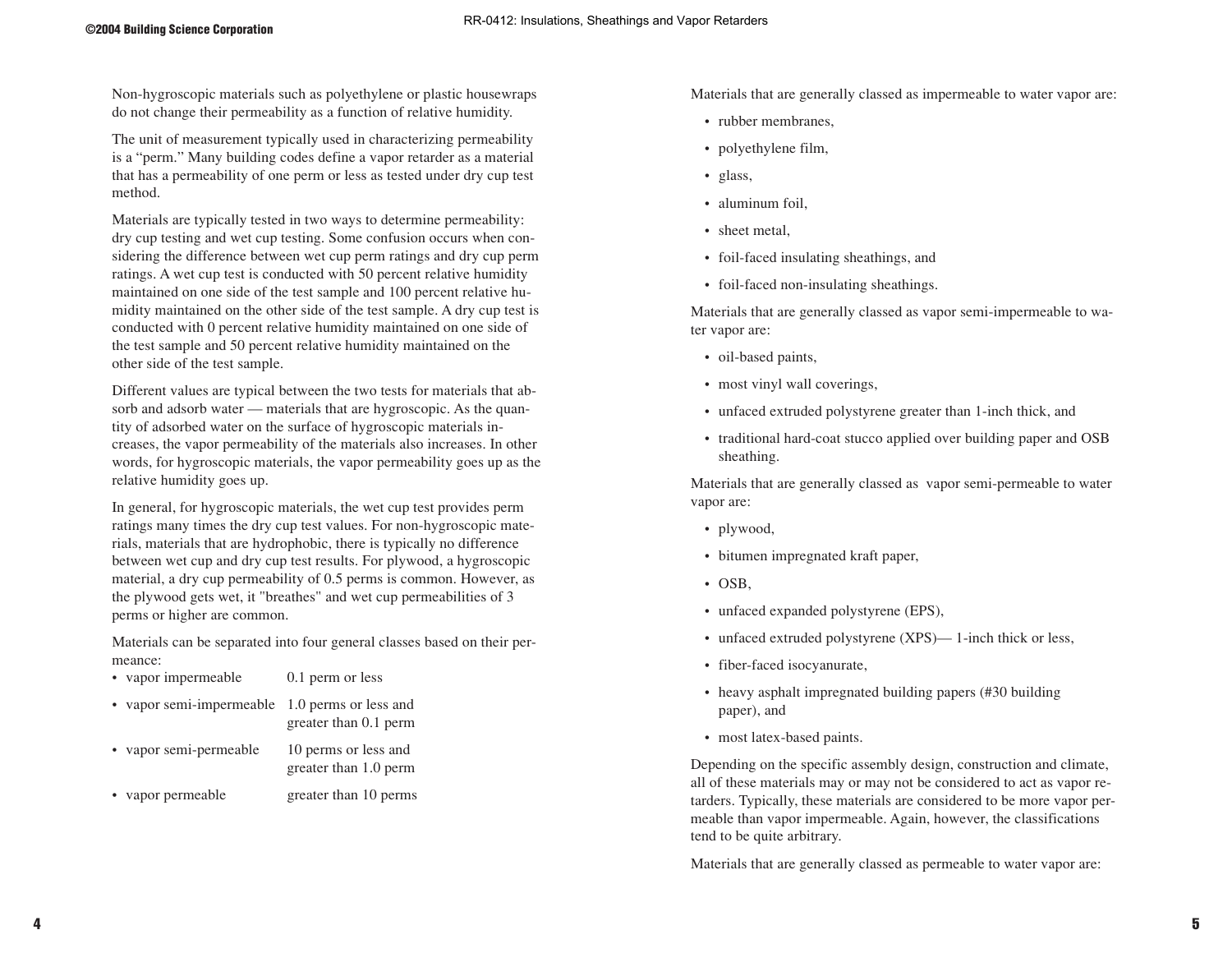- unpainted gypsum board and plaster,
- unfaced fiberglass insulation,
- cellulose insulation,
- synthetic stucco,
- some latex-based paints,
- lightweight asphalt impregnated building papers (#15 building paper),
- asphalt impregnated fiberboard sheathings, and
- "housewraps."

Part of the problem is that we struggle with names and terms. We use the terms vapor retarder and vapor barrier interchangeably. This can get us into serious trouble. Defining these terms is important.

A vapor retarder is the element that is designed and installed in an assembly to retard the movement of water by vapor diffusion. There are several classes of vapor retarders:

| Class I vapor retarder   | 0.1 perm or less                                |
|--------------------------|-------------------------------------------------|
| Class II vapor retarder  | 1.0 perm or less and greater than 0.1 perm      |
| Class III vapor retarder | 10 perms or less and greater than<br>$1.0$ perm |

(Test procedure for vapor retarders: ASTM E-96 Test Method A the desiccant or dry cup method.)

Finally, a vapor barrier is defined as:

Vapor barrier A Class I vapor retarder

The current International Building Code (and its derivative codes) defines a vapor retarder as 1.0 perms or less using the same test procedure. In other words, the current code definition of a vapor retarder is equivalent to the definition of a Class II vapor retarder used here.

#### Air Barriers

The key physical properties which distinguish air barriers from other materials are continuity and the ability to resist air pressure differences. Continuity refers to holes, openings and penetrations. Large quantities of moisture can be transported through relatively small openings by air transport if the moving air contains moisture and if an air pressure difference also exists. For this reason, air barriers must be installed in such a manner that even small holes, openings and penetrations are eliminated.

Air barriers must also resist the air pressure differences that act across them. These air pressure differences occur as a combination of wind, stack and mechanical system effects. Rigid materials such as interior gypsum board, exterior sheathing and rigid draftstopping materials are effective air barriers due to their ability to resist air pressure differences.

#### Magnitude of Vapor Diffusion and Air Transport of Vapor

The differences in the significance and magnitude vapor diffusion and air transported moisture are typically misunderstood. Air movement as a moisture transport mechanism is typically far more important than vapor diffusion in many (but not all) conditions. The movement of water vapor through a 1-inch square hole as a result of a 10 Pascal air pressure differential is 100 times greater than the movement of water vapor as a result of vapor diffusion through a 32-square-foot sheet of gypsum board under normal heating or cooling conditions (see Figure 4).

In most climates, if the movement of moisture-laden air into a wall or building assembly is eliminated, movement of moisture by vapor diffusion is not likely to be significant. The notable exceptions are hot-humid climates or rain wetted walls experiencing solar heating.

Furthermore, the amount of vapor which diffuses through a building component is a direct function of area. That is, if 90 percent of the building enclosure surface area is covered with a vapor retarder, then that vapor retarder is 90 percent effective. In other words, continuity of the vapor retarder is not as significant as the continuity of the air barrier. For instance, polyethylene film which may have tears and numerous punctures present will act as an effective vapor barrier, whereas at the same time it is a poor air barrier. Similarly, the kraft-facing on fiberglass batts installed in exterior walls acts as an effective vapor retarder, in spite of the numerous gaps and joints in the kraft-facing.

It is possible and often practical to use one material as the air barrier and a different material as the vapor retarder. However, the air barrier must be continuous and free from holes, whereas the vapor retarder need not be.

In practice, it is not possible to eliminate all holes and install a "perfect" air barrier. Most strategies to control air transported moisture depend on the combination of an air barrier, air pressure differential control and interior/exterior moisture condition control in order to be ef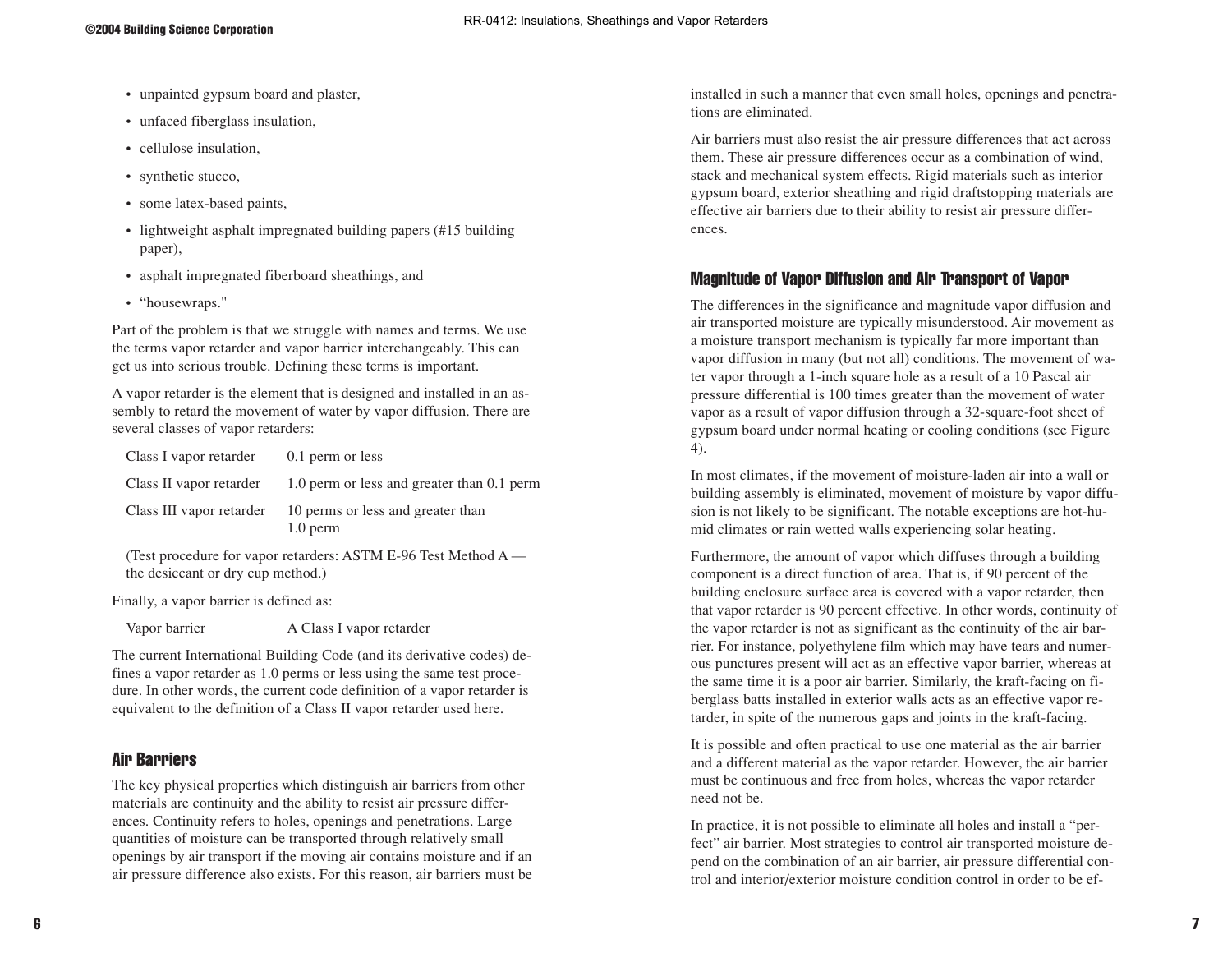fective. Air barriers are often utilized to eliminate the major openings in building enclosures in order to allow the practical control of air pressure differentials. It is easier to pressurize or depressurize a building enclosure made tight through the installation of an air barrier than a leaky building enclosure. The interior moisture levels in a tight building enclosure are also much easier to control by ventilation and dehumidification than those in a leaky building enclosure.

#### Combining Approaches

In most building assemblies, various combinations of materials and approaches are often incorporated to provide for both vapor diffusion control and air transported moisture control. For example, controlling air transported moisture can be accomplished by controlling the air pressure acting across a building assembly. The air pressure control is facilitated by installing an air barrier such as glued (or gasketed) interior gypsum board in conjunction with draftstopping. For example, in cold climates during heating periods, maintaining a slight negative air pressure within the conditioned space will control the exfiltration of interior moisture-laden air. However, this control of air transported moisture will not control the migration of water vapor as a result of vapor diffusion. Accordingly, installing a vapor retarder towards the interior of the building assembly, such as the kraft paper backing on fiberglass batts is also typically necessary. Alternatives to the kraft paper backing are low permeability paint on the interior gypsum board surfaces.

In the above example, control of both vapor diffusion and air transported moisture in cold climates during heating periods can be enhanced by maintaining the interior conditioned space at relatively low moisture levels through the use of controlled ventilation and source control. Also, in the above example, control of air transported moisture during cooling periods (when moisture flow is typically from the exterior towards the interior) can be facilitated by maintaining a slight positive air pressure across the building enclosure thereby preventing the infiltration of exterior, hot, humid air.

#### Overall Strategy

Building assemblies need to be protected from wetting by air transport and vapor diffusion. The typical strategies used involve vapor retarders, air barriers, air pressure control, and control of interior moisture levels through ventilation and dehumidification via air conditioning. The location of air barriers and vapor retarders, pressurization versus depressurization, and ventilation versus dehumidification depend on climate location and season.

The overall strategy is to keep building assemblies from getting wet from the interior, from getting wet from the exterior, and allowing them to dry to either the interior, exterior or both should they get wet or start out wet as a result of the construction process or through the use of wet materials.

In general moisture moves from warm to cold. In cold climates, moisture from the interior conditioned spaces attempts to get to the exterior by passing through the building enclosure. In hot climates, moisture from the exterior attempts to get to the cooled interior by passing through the building enclosure.

#### Cold Climates

In cold climates and during heating periods, building assemblies need to be protected from getting wet from the interior. As such, vapor retarders and air barriers are installed towards the interior warm surfaces. Furthermore, conditioned spaces should be maintained at relatively low moisture levels through the use of controlled ventilation (dilution) and source control.

In cold climates the goal is to make it as difficult as possible for the building assemblies to get wet from the interior. The first line of defense is the control of moisture entry from the interior by installing interior vapor retarders, interior air barriers along with ventilation (dilution with exterior air) and source control to limit interior moisture levels. Since it is likely that building assemblies will get wet, a degree of forgiveness should also be designed into building assemblies allowing them to dry should they get wet. In cold climates and during heating periods, building assemblies dry towards the exterior. Therefore, permeable ("breathable") materials are often specified as exterior sheathings.

In general, in cold climates, air barriers and vapor retarders are installed on the interior of building assemblies, and building assemblies are allowed to dry to the exterior by installing permeable sheathings and building papers/housewraps towards the exterior. A "classic" cold climate wall assembly is presented in Figure 5.

#### Hot Climates

In hot climates and during cooling periods the opposite is true. Building assemblies need to be protected from getting wet from the exterior, and allowed to dry towards the interior. Accordingly, air barriers and vapor retarders are installed on the exterior of building assemblies, and building assemblies are allowed to dry towards the interior by using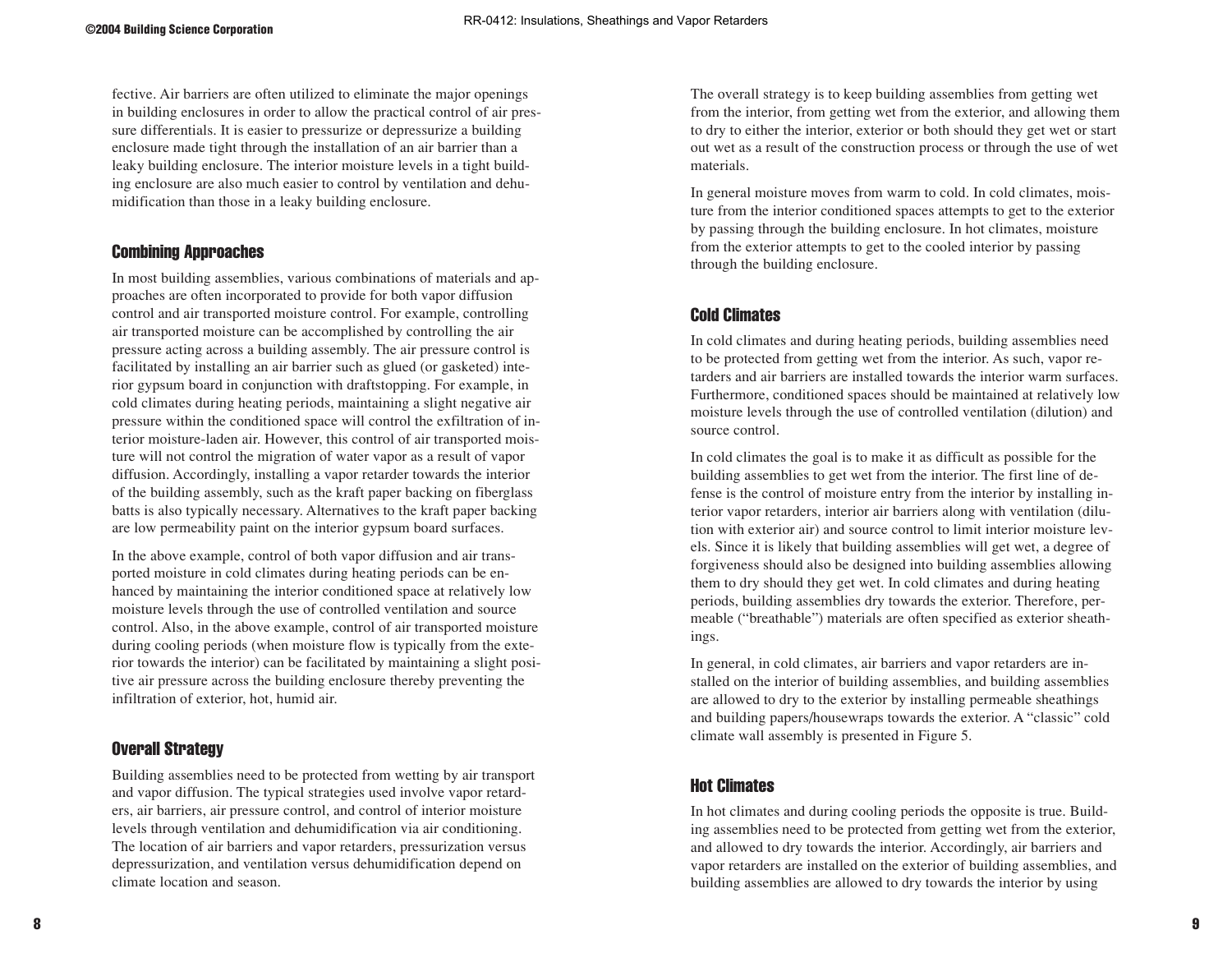permeable interior wall finishes, installing cavity insulations without vapor retarders (unfaced fiberglass batts) and avoiding interior "nonbreathable" wall coverings such as vinyl wallpaper. Furthermore, conditioned spaces are maintained at a slight positive air pressure with conditioned (dehumidified) air in order to limit the infiltration of exterior, warm, potentially humid air (in hot, humid climates rather than hot, dry climates). A "classic" hot climate wall assembly is presented in Figure 6.

#### Mixed Climates

In mixed climates, the situation becomes more complicated. Building assemblies need to be protected from getting wet from both the interior and exterior, and be allowed to dry to either the exterior, interior or both. Three general strategies are typically employed:

- Selecting either a classic cold climate assembly or classic hot climate assembly, using air pressure control (typically only pressurization during cooling), using interior moisture control (ventilation/air change during heating, dehumidification/air conditioning during cooling) and relying on the forgiveness of the classic approaches to dry the accumulated moisture (from opposite season exposure) to either the interior or exterior. In other words the moisture accumulated in a cold climate wall assembly exposed to hot climate conditions is anticipated to dry towards the exterior when the cold climate assembly finally sees heating conditions, and vice versa for hot climate building assemblies;
- • Adopting a "flow-through" approach by using permeable building materials on both the interior and exterior surfaces of building assemblies to allow water vapor by diffusion to "flowthrough" the building assembly without accumulating. Flow would be from the interior to exterior during heating periods, and from the exterior towards the interior during cooling periods. In this approach air pressure control and using interior moisture control would also occur. The location of the air barrier can be towards the interior (sealed interior gypsum board), or towards the exterior (sealed exterior sheathing). A "classic" flow-through wall assembly is presented in Figure 7; or
- • Installing the vapor retarder roughly in the middle of the assembly from a thermal perspective. This is typically accomplished by installing impermeable or semi-impermeable insulating sheathing on the exterior of a frame cavity wall (see Figure 8). For example, installing 1.5 inches of foil-faced insulating sheath-

ing (approximately R-10) on the exterior of a 2x6 frame cavity wall insulated with unfaced fiberglass batt insulation (approximately R-19). The vapor retarder is the interior face of the exterior impermeable insulating sheathing (Figure 8). If the wall assembly total thermal resistance is R-29 (R-19 plus R-10), the location of the vapor retarder is 66 percent of the way (thermally) towards the exterior  $(19/29 = .66)$ . In this approach air pressure control and utilizing interior moisture control would also occur. The location of the air barrier can be towards the interior or exterior.

The advantage of the wall assembly described in Figure 8 is that an interior vapor retarder is not necessary. In fact, locating an interior vapor retarder at this location would be detrimental, as it would not allow the wall assembly to dry towards the interior during cooling periods. The wall assembly is more forgiving without the interior vapor retarder than if one were installed. If an interior vapor retarder were installed, this would result in a vapor retarder on both sides of the assembly significantly impairing durability.

Note that this discussion relates to a wall located in a mixed climate with an exterior impermeable or semi-impermeable insulating sheathing. Could a similar argument be made for a heating climate wall assembly? Could we construct a wall in a heating climate without an interior vapor retarder? How about a wall in a heating climate with an exterior vapor retarder and no interior vapor retarder? The answer is yes to both questions, but with caveats.

#### Control of Condensing Surface Temperatures

The performance of a wall assembly in a cold climate without an interior vapor retarder (such as the wall described in Figure 8) can be more easily understood in terms of condensation potentials and the control of condensing surface temperatures.

Figure 9 illustrates the performance of a 2x6 wall with semi-permeable OSB sheathing (perm rating of about 1.0 perms, dry cup; 2.0 perms, wet cup) covered with building paper and vinyl siding located in Chicago, IL. The interior conditioned space is maintained at a relative humidity of 35 percent at 70 degrees Fahrenheit. For the purposes of this example, it is assumed that no interior vapor retarder is installed (unpainted drywall as an interior finish over unfaced fiberglass, yech!). This illustrates a case we would never want to construct in a cold climate, a wall with a vapor retarder on the exterior (semi-permeable OSB sheathing and no vapor retarder on the interior.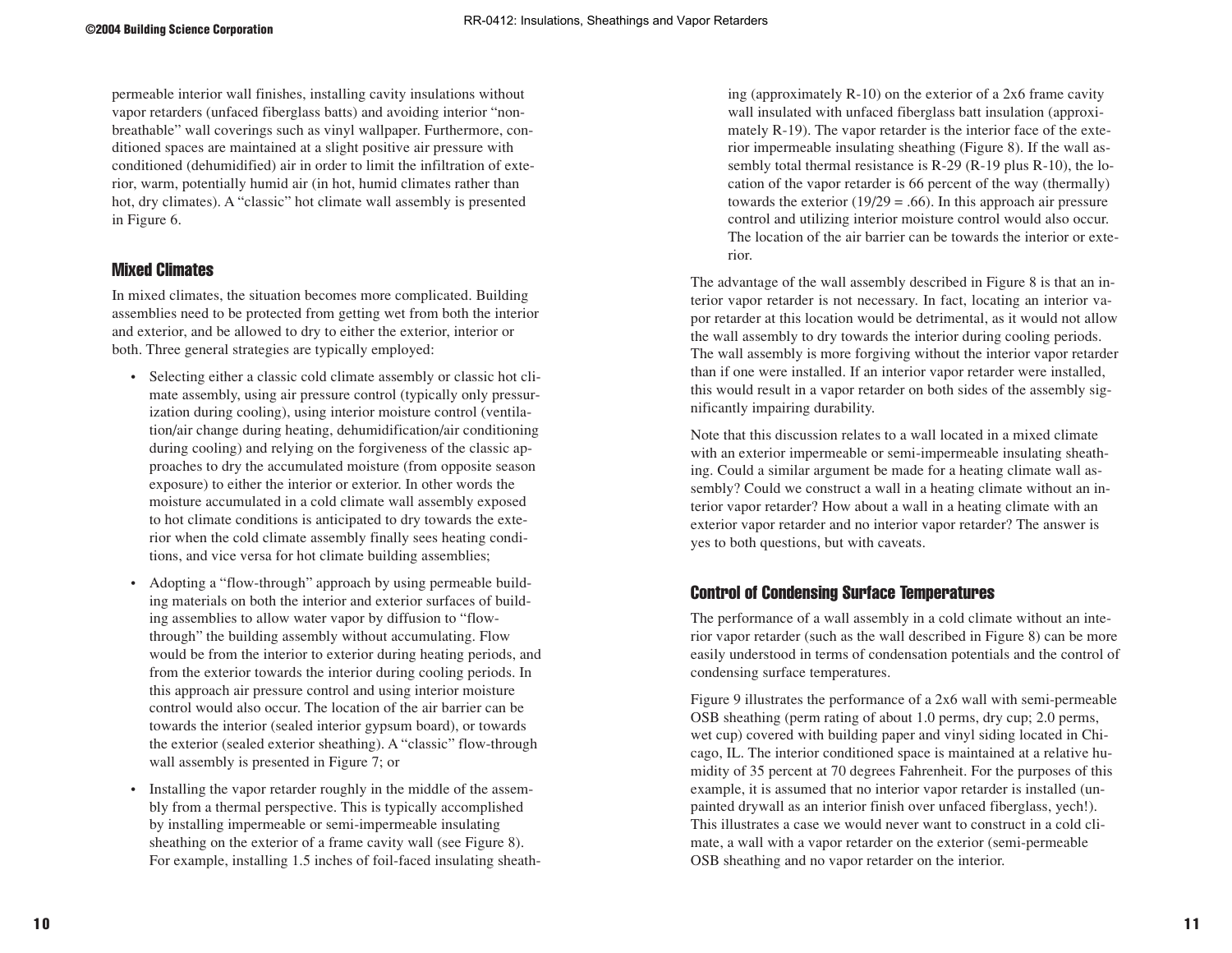The mean daily ambient temperature over a one-year period is plotted (Figure 9). The temperature of the insulation/OSB sheathing interface (back side of the OSB sheathing) is approximately equivalent to the mean daily ambient temperature, since the thermal resistance values of the siding, building paper and the OSB sheathing are small compared to the thermal resistance of the insulation in the wall cavity. The dew point temperature of the interior air/water vapor mix is approximately 40 degrees Fahrenheit (this can be found from examining a psychrometric chart). In other words, whenever the back side of the OSB sheathing drops below 40 degrees Fahrenheit, the potential for condensation exists at that interface should moisture migrate from the interior conditioned space via vapor diffusion or air movement.

From the plot it is clear that the mean daily temperature of the back side of the OSB sheathing drops below the dew point temperature of the interior air at the beginning of November and does not go above the dew point temperature until early March. The shaded area under the dew point line is the potential for condensation, or wetting potential for this assembly should moisture from the interior reach the back side of the OSB sheathing. With no interior vapor retarder, moisture from the interior will reach the back side of the plywood sheathing.

Figure 10 illustrates the performance of the wall assembly described in Figure 8, a 2x6 wall insulated on the exterior with 1.5 inches of rigid foil-faced impermeable insulating sheathing (approximately R-10, perm rating of about 0.1 perms, wet cup and dry cup), located in Chicago, IL. The wall cavity is insulated with unfaced fiberglass batt insulation (approximately R-19). Unpainted drywall is again the interior finish (no interior vapor retarder). Now this wall assembly also has a vapor retarder — in fact, it has a vapor barrier — on the exterior, but with a huge difference. This exterior vapor retarder (vapor barrier) has a significant insulating value since it is a rigid insulation. The temperature of the first condensing surface within the wall assembly, namely the cavity insulation/rigid insulation interface (the back side of the rigid insulation), is raised above the interior dew point temperature because of the insulating value of the rigid insulation. This illustrates a case we could construct in a cold climate, a wall with a "warm" vapor retarder (vapor barrier) on the exterior and no vapor retarder on the interior.

The temperature of the condensing surface (back side of the rigid insulation) is calculated in the following manner. Divide the thermal resistance to the exterior of the condensing surface by the total thermal resistance of the wall. Then multiply this ratio by the temperature difference between the interior and exterior. Finally, add this to the outside base temperature.

 $T_{\text{(interface)}} = R_{\text{(exterior)}} / R_{\text{(total)}} \times (T_{\text{in}} - T_{\text{out}}) + T_{\text{out}}$ 

where: 
$$
T_{\text{(interface)}}
$$
 = the temperature at the sheathing/insulation

interface or the temperature of the first condensing surface

- $R_{(exterior)}$  = the R-value of the exterior sheathing  $R_{(total)}$  = the total R-value of the entire wall assembly
	- $T_{in}$  = the interior temperature
	- $T<sub>out</sub>$  = the exterior temperature

The R-10 insulating sheathing raises the dew point temperature at the first condensing surface so that no condensation will occur with interior conditions of 35 percent relative humidity at 70 degrees Fahrenheit. In other words, no interior vapor retarder of any kind is necessary with this wall assembly if the interior relative humidity is kept below 35 percent. This is a "caveat" for this wall assembly. Now remember, this wall is located in Chicago, IL. This is another "caveat" for this wall assembly.

What happens if we move this wall to Minneapolis? Big change. Minneapolis is a miserable place in the winter. The interior relative humidity would have to be kept below 25 percent to prevent condensation at the first condensing surface. What happens if we move the wall back to Chicago and install a modest interior vapor retarder, such as one coat of a standard interior latex paint (perm rating of about 5 perms) over the previously unpainted drywall (perm rating of 20)? If we control air leakage, interior relative humidities can be raised above 50 percent before condensation occurs.

What happens if we move this wall to Tupelo, MS, and reduce the thickness of the rigid insulation? Another big change. Tupelo has a moderate winter. Figure 11 illustrates the performance of a 2x6 wall insulated on the exterior with 1 inch of rigid extruded polystyrene insulating sheathing (approximately R-5, perm rating of about 1.0 perms, wet cup and dry cup), located in Tupelo.

In Tupelo, with no interior vapor retarder of any kind, condensation will not occur in this wall assembly until interior moisture levels are raised above 45 percent, 70 degrees Fahrenheit during the coldest part of the heating season. Since these interior conditions are not likely (or desirable), the potential for condensation in this wall assembly is small.

What happens if we move the wall assembly described in Figure 9 that experienced condensation in Chicago to Las Vegas, NV? No condensation results (see Figure 12) until interior moisture levels exceed 40 percent relative humidity at 70 degrees F. In Las Vegas, an interior vapor